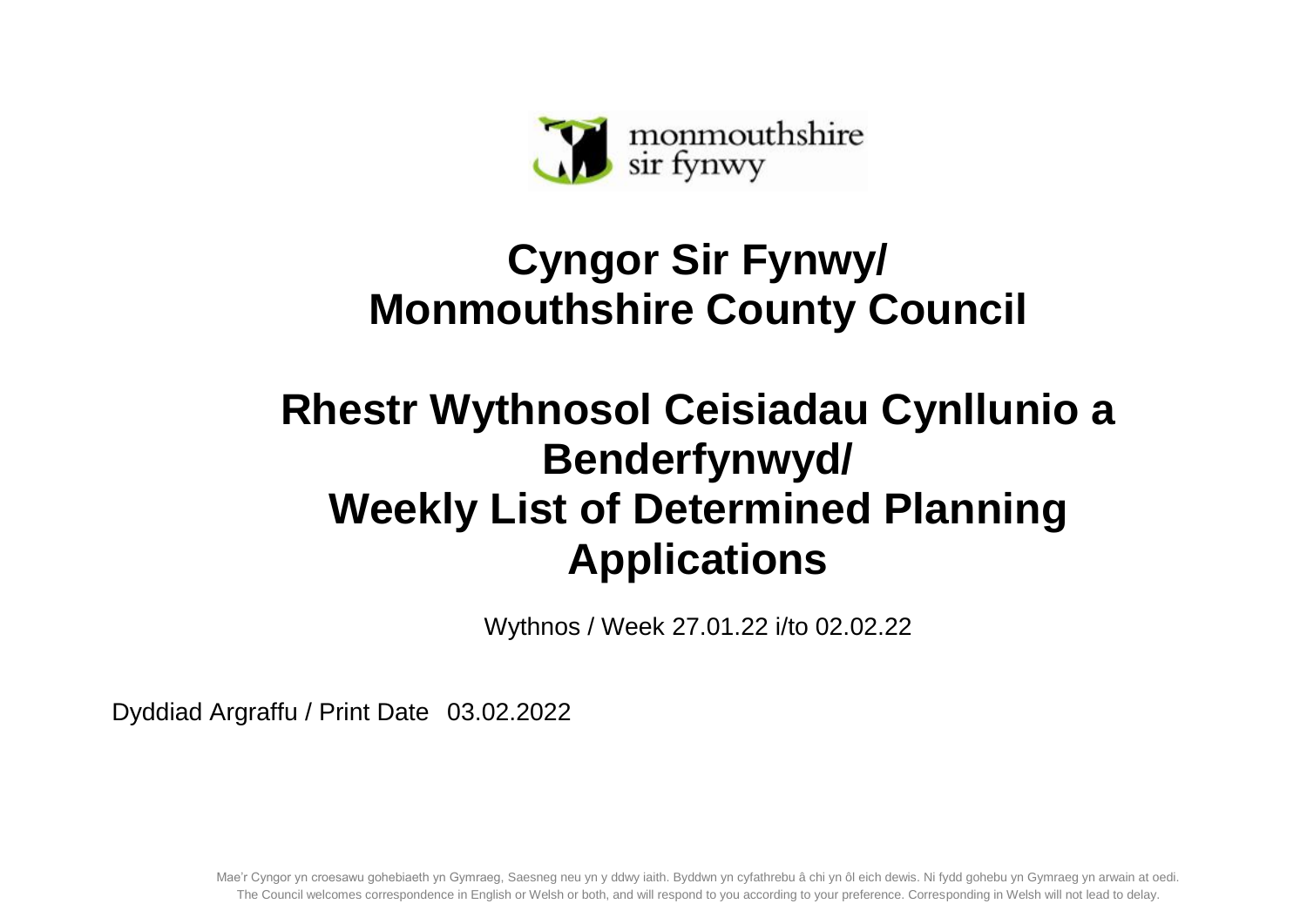| Ward/Ward                                                                                   | <b>Rhif Cais/</b><br><b>Application</b><br><b>Number</b> | Disgrifia d o'r<br>Datblygiad/<br><b>Development</b><br><b>Description</b>                                                                                                                                                                                          | <b>Cyfeiriad Safle/</b><br><b>Site Address</b>                                                                      | Penderfyniad/<br><b>Decision</b> | Dyddiad y<br>Penderfyniad/<br><b>Decision Date</b> | <b>Lefel Penderfyniad/</b><br><b>Decision Level</b> |
|---------------------------------------------------------------------------------------------|----------------------------------------------------------|---------------------------------------------------------------------------------------------------------------------------------------------------------------------------------------------------------------------------------------------------------------------|---------------------------------------------------------------------------------------------------------------------|----------------------------------|----------------------------------------------------|-----------------------------------------------------|
| <b>Crucorney</b><br>Plwyf/ Parish:<br>Grosmont<br>Community<br>Council                      | DM/2021/01986                                            | Retrospective planning<br>permission for secure<br>outbuilding for storage of<br>tools, motorbikes and<br>car. Made an error<br>thinking it was a<br>permitted development,<br>but misinterpreted the<br>guidance notes with<br>regard to proximity to<br>property. | 2 Great Park House<br><b>Great Park Road</b><br>Llanvihangel<br>Crucorney<br>Abergavenny<br>Monmouthshire<br>NP78EH | Approve                          | 28.01.2022                                         | <b>Delegated Officer</b>                            |
| <b>Llanfoist</b><br>Fawr<br>Plwyf/ Parish:<br><b>Llanfoist Fawr</b><br>Community<br>Council | DM/2021/01405                                            | Levelling of garden and<br>construction of steps.                                                                                                                                                                                                                   | 9 Steele Crescent<br>Llanfoist<br>Abergavenny<br>Monmouthshire<br>NP7 9QD                                           | Approve                          | 31.01.2022                                         | <b>Delegated Officer</b>                            |
| <b>Cantref</b><br>Plwyf/ Parish:<br>Abergavenny<br><b>Town Council</b>                      | DM/2021/01999                                            | Demolition of existing<br>lean-to extension, and<br>construction of ground<br>floor extension to rear<br>(south) and side (west)<br>elevations. Pitched roof<br>construction with full-<br>height glazing to rear<br>elevation.                                     | Grasmere<br>10 Avenue Road<br>Abergavenny<br>Monmouthshire<br>NP77DA                                                | Approve                          | 28.01.2022                                         | <b>Delegated Officer</b>                            |
| <b>Cantref</b><br>Plwyf/ Parish:                                                            | DM/2021/02008                                            | Single storey rear and<br>side extension.                                                                                                                                                                                                                           | 34 Chapel Road<br>Abergavenny<br>Monmouthshire                                                                      | Approve                          | 31.01.2022                                         | <b>Delegated Officer</b>                            |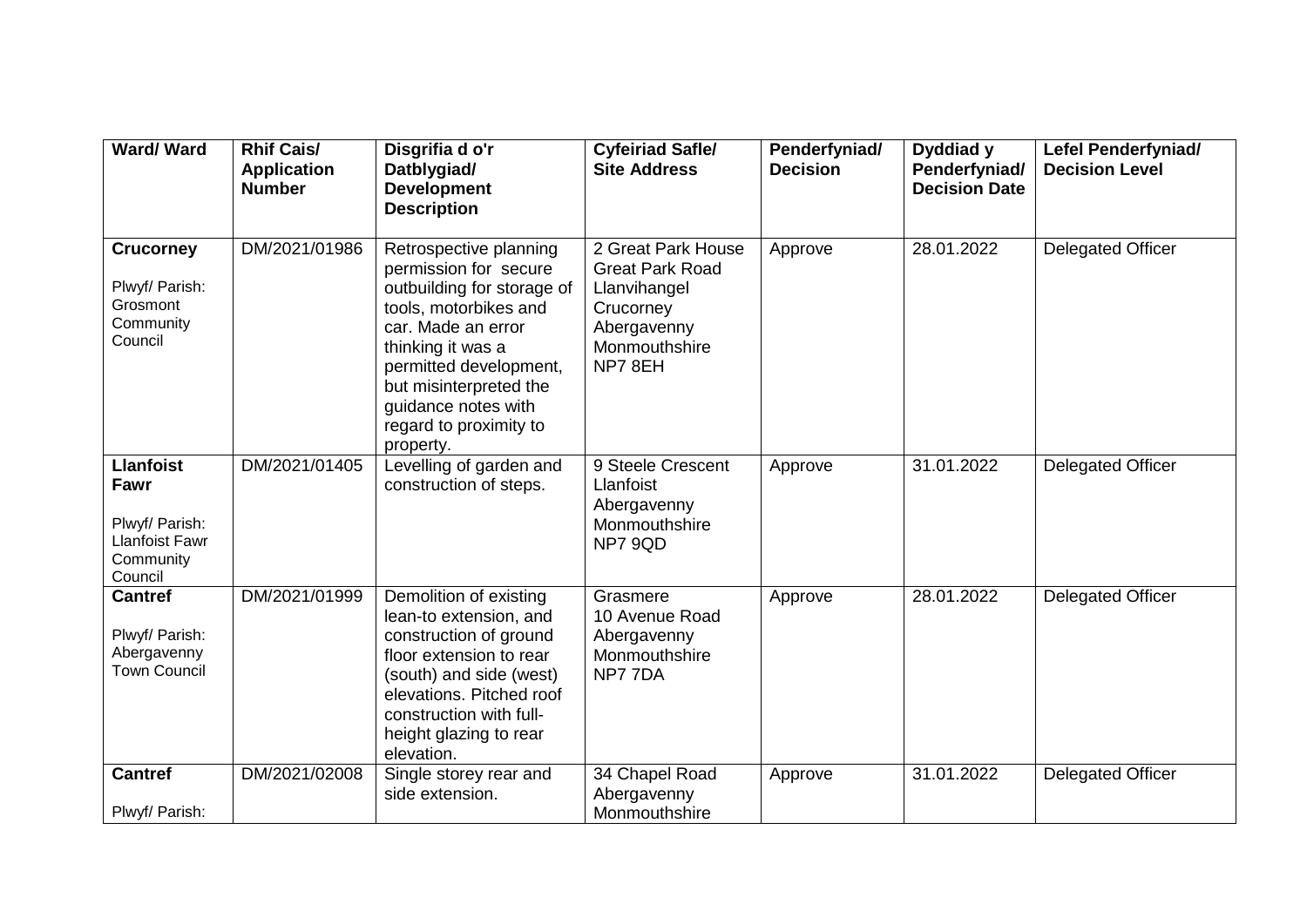| Abergavenny<br><b>Town Council</b>                                                                       |               |                                                                                                                                                                 | NP77DP                                                                                                                  |         |            |                          |
|----------------------------------------------------------------------------------------------------------|---------------|-----------------------------------------------------------------------------------------------------------------------------------------------------------------|-------------------------------------------------------------------------------------------------------------------------|---------|------------|--------------------------|
| Lansdown<br>Plwyf/ Parish:<br>Abergavenny<br><b>Town Council</b>                                         | DM/2021/01927 | Demolition and<br>reconstruction of existing<br>garage. New rear<br>extension and loft<br>conversion with<br>associated works.                                  | 47 Park Crescent<br>Abergavenny<br>Monmouthshire<br>NP7 5TH                                                             | Approve | 27.01.2022 | <b>Delegated Officer</b> |
| <b>Priory</b><br>Plwyf/ Parish:<br>Abergavenny<br><b>Town Council</b>                                    | DM/2021/01683 | Provision for a new<br>opening with timber<br>shutters to be created on<br>the street elevation and a<br>new opening glazed<br>window to the side<br>elevation. | <b>11B Market Street</b><br>Abergavenny<br>Monmouthshire<br>NP75SD                                                      | Approve | 27.01.2022 | <b>Delegated Panel</b>   |
| <b>Mardy</b><br>Plwyf/ Parish:<br>Llantilio<br>Pertholey<br>Community<br>Council                         | DM/2020/01582 | Modify a section 106 in<br>respect of planning<br>DC/2017/01179.                                                                                                | Dwelling In Garden<br>Of<br>Laburnum House<br><b>Gwent Road</b><br><b>Llantilio Pertholey</b><br>Monmouthshire          | Approve | 31.01.2022 | <b>Delegated Officer</b> |
| <b>Mardy</b><br>Plwyf/ Parish:<br>Llantilio<br>Pertholey<br>Community<br>Council                         | DM/2021/00396 | Discharge of condition 5<br>relating to<br>DC/2017/01179;<br>Construction<br>Management Plan.                                                                   | Laburnum House<br><b>Gwent Road</b><br><b>Llantilio Pertholey</b><br>Monmouthshire<br>NP7 6NL                           | Approve | 27.01.2022 | <b>Delegated Officer</b> |
| <b>Llantilio</b><br><b>Crossenny</b><br>Plwyf/ Parish:<br>Llantilio<br>Crossenny<br>Community<br>Council | DM/2022/00145 | The provision of a twin<br>unit mobile home (not<br>operational<br>development) within the<br>garden of the<br>lawful dwelling house for<br>use as additional   | <b>Coed Poeth Cottage</b><br>Penrhos Farm To<br>Beiliau Wood<br>Penrhos<br>Monmouth<br>Monmouthshire<br><b>NP25 4DU</b> | Approve | 02.02.2022 | <b>Delegated Officer</b> |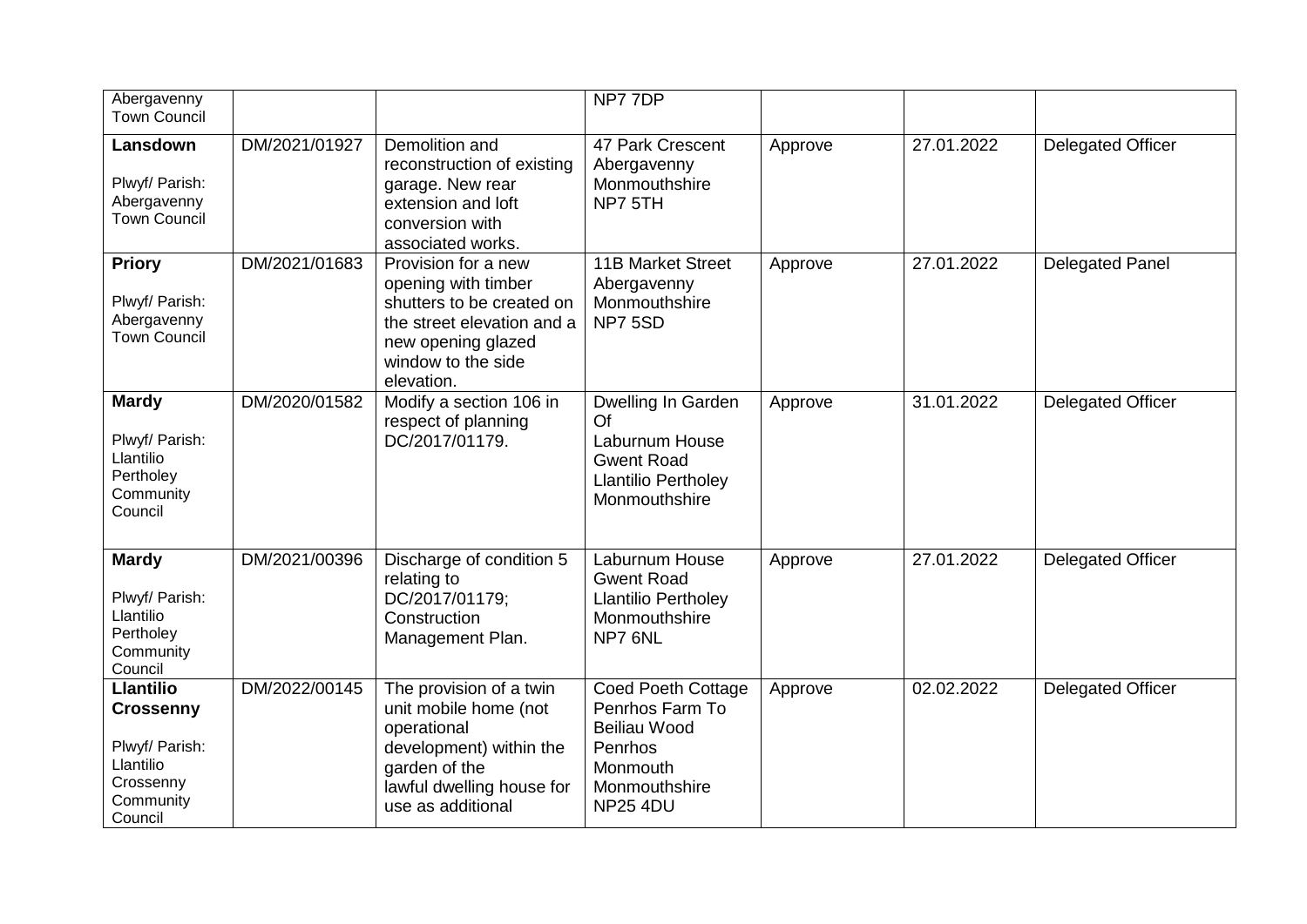|                                                                         |               | accommodation by<br>family members as part<br>of one<br>household (not a<br>material change of use)              |                                                                                                                                                                                     |         |            |                          |
|-------------------------------------------------------------------------|---------------|------------------------------------------------------------------------------------------------------------------|-------------------------------------------------------------------------------------------------------------------------------------------------------------------------------------|---------|------------|--------------------------|
| <b>Llanover</b><br>Plwyf/ Parish:<br>Llanarth<br>Community<br>Council   | DM/2021/00664 | Record and dismantle<br>areas of unsafe<br>stonework to entrance<br>arch and reinstate.                          | Clytha Park House<br>Llanarth Road To Ty<br>Newydd Farm<br>Clytha<br>Abergavenny<br>NP7 9BW                                                                                         | Approve | 27.01.2022 | <b>Delegated Officer</b> |
| <b>Llanover</b><br>Plwyf/ Parish:<br>Llanover<br>Community<br>Council   | DM/2021/01591 | Alterations to outbuilding<br>A and outbuilding block<br>B.                                                      | <b>Sant Ffraed House</b><br>Kemeys Road To<br><b>Llanarth Road</b><br><b>Llanvihangel Gobion</b><br>Monmouthshire<br>NP7 9BA                                                        | Approve | 02.02.2022 | Delegated Officer        |
| <b>Llanbadoc</b><br>Plwyf/ Parish:<br>Llanbadoc<br>Community<br>Council | DM/2020/00338 | Installation of an external<br>platform lift and<br>replacement of external<br>escape stair.                     | <b>Block K</b><br><b>Coleg Gwent</b><br><b>Agricultural College</b><br>A472 Little Henrhiw<br>To The Island<br>Rhadyr<br>Llanbadoc<br><b>Usk</b><br>Monmouthshire<br><b>NP151XJ</b> | Approve | 02.02.2022 | <b>Delegated Officer</b> |
| <b>Llanbadoc</b><br>Plwyf/ Parish:<br>Llanbadoc<br>Community<br>Council | DM/2021/01892 | Proposed two storey<br>extension, balcony, roof<br>over conservatory and<br>alterations to existing<br>dwelling. | 4 New Cottages<br>A472 Little Henrhiw<br>To The Island<br>Rhadyr<br>Llanbadoc<br><b>Usk</b><br>Monmouthshire                                                                        | Approve | 01.02.2022 | <b>Delegated Officer</b> |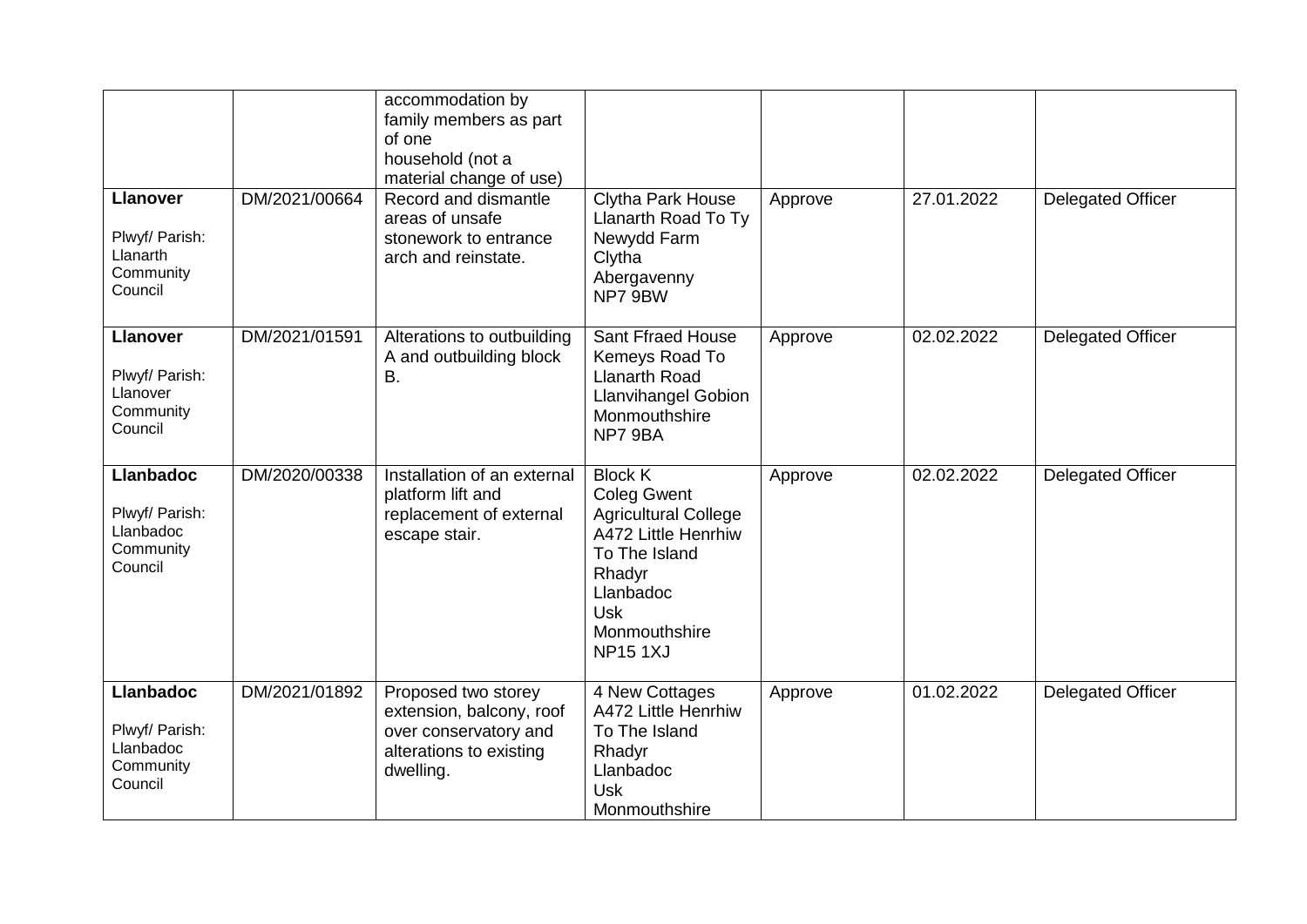|                                                                                                      |               |                                                                                                                                                                  | <b>NP15 1PY</b>                                                                                            |         |            |                           |
|------------------------------------------------------------------------------------------------------|---------------|------------------------------------------------------------------------------------------------------------------------------------------------------------------|------------------------------------------------------------------------------------------------------------|---------|------------|---------------------------|
| <b>Llanbadoc</b><br>Plwyf/ Parish:<br>Gwehelog Fawr<br>Community<br>Council                          | DM/2021/02003 | Lawful use of a former<br>residential garage as a<br>single family dwelling.                                                                                     | <b>Great House</b><br>Monmouth Road<br>Gwehelog<br><b>Usk</b><br>Monmouthshire<br><b>NP15 1RJ</b>          | Refuse  | 27.01.2022 | <b>Delegated Officer</b>  |
| Raglan<br>Plwyf/ Parish:<br>Raglan<br>Community<br>Council                                           | DM/2021/00984 | Proposed 1 bed 2 storey<br>side extension, including<br>re-location of existing<br>prefab garage and<br>associated works.                                        | 1 Somerset Drive<br>Raglan<br><b>Usk</b><br>Monmouthshire<br><b>NP15 2DW</b>                               | Refuse  | 27.01.2022 | <b>Delegated Officer</b>  |
| <b>Trellech</b><br><b>United</b><br>Plwyf/ Parish:<br><b>Trellech United</b><br>Community<br>Council | DM/2021/01586 | Non material amendment<br>to planning decision<br>DC/2006/01279 (reduced<br>living floorspace for a 2/3<br>bed<br>dwelling, rather than 3/4<br>bed as approved.) | Lower Meend Barn<br>Farm Road<br>Lydart<br><b>Mitchel Troy</b><br>Monmouthshire<br><b>NP25 4RN</b>         | Approve | 31.01.2022 | <b>Delegated Officer</b>  |
| <b>Trellech</b><br><b>United</b><br>Plwyf/ Parish:<br><b>Trellech United</b><br>Community<br>Council | DM/2022/00011 | Discharge of condition 3<br>relating to<br>DM/2020/00209.<br>(Porcelain floor tiles to<br>be used).                                                              | <b>Middleton House</b><br><b>Church Street</b><br>Trellech<br>Monmouth<br>Monmouthshire<br><b>NP25 4PE</b> | Approve | 02.02.2022 | <b>Delegated Officer</b>  |
| <b>St Arvans</b><br>Plwyf/ Parish:<br>Tintern<br>Community<br>Council                                | DM/2021/01421 | Installation of new solar<br>panels to roofs of<br>existing railway<br>carriages.                                                                                | <b>Old Station</b><br>Tintern<br>Chepstow<br>Monmouthshire<br><b>NP167NX</b>                               | Approve | 02.02.2022 | <b>Committee Decision</b> |
| <b>Caerwent</b>                                                                                      | DM/2021/01832 | Change of use from<br>former golf club building                                                                                                                  | <b>Dewstow Manor</b><br><b>Dewstow Road</b>                                                                | Approve | 02.02.2022 | <b>Delegated Officer</b>  |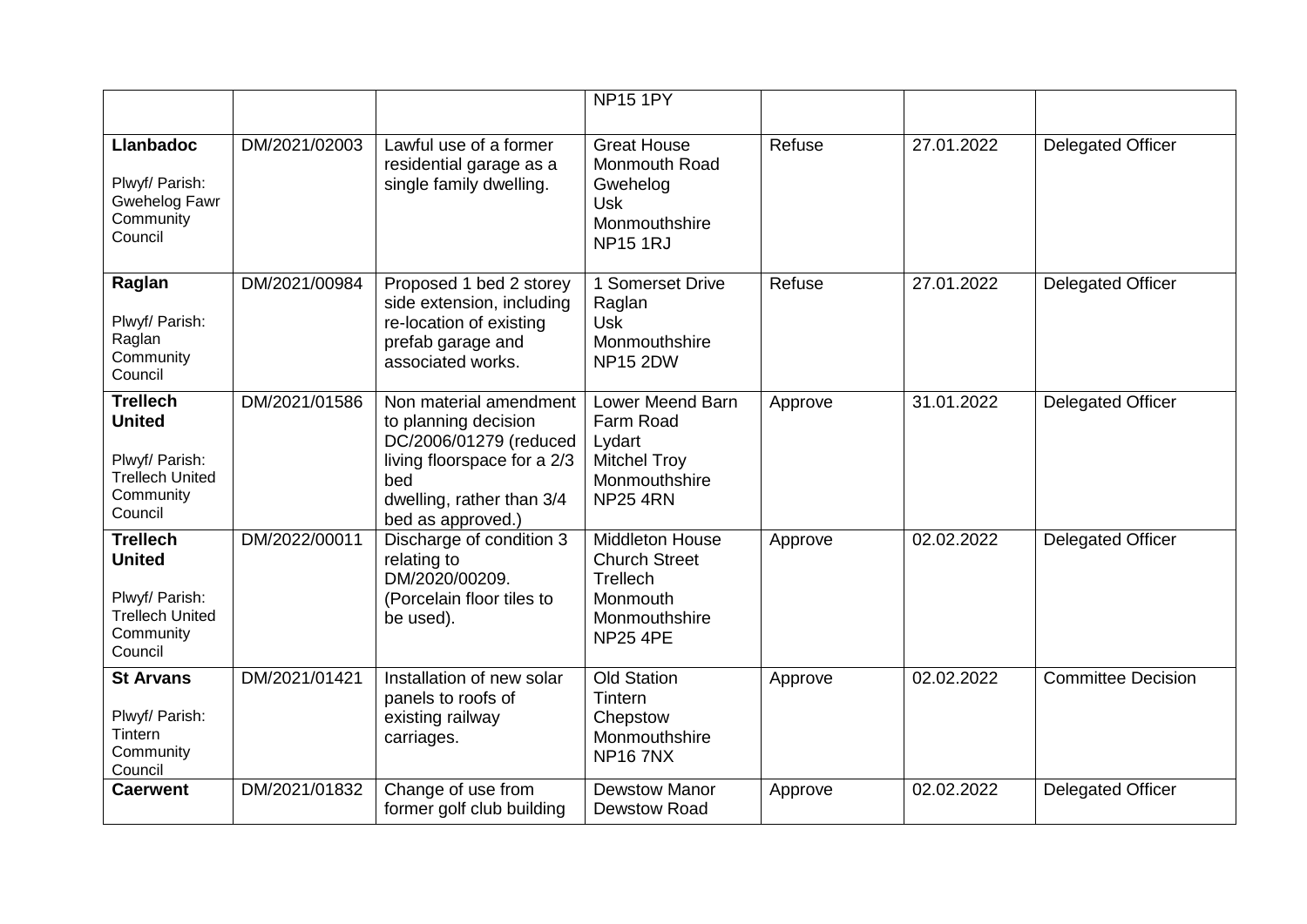| Plwyf/ Parish:<br>Caerwent<br>Community<br>Council                |               | into a dwelling. (D2 to C3<br>use).                                                                                                                                                                                                                                                                                                                                                                                                                                                                        | Caerwent<br>Monmouthshire<br><b>NP26 5AJ</b>                        |         |            |                           |
|-------------------------------------------------------------------|---------------|------------------------------------------------------------------------------------------------------------------------------------------------------------------------------------------------------------------------------------------------------------------------------------------------------------------------------------------------------------------------------------------------------------------------------------------------------------------------------------------------------------|---------------------------------------------------------------------|---------|------------|---------------------------|
| <b>St Kingsmark</b><br>Plwyf/ Parish:<br>Chepstow Town<br>Council | DM/2022/00059 | Rear single storey<br>extension to property.<br>3.8m (depth) x 4m<br>(width). Materials (brick<br>and tile) will match the<br>existing dwelling.<br>Mono-pitched roof<br>sloping outwards<br>(highest point attached to<br>the house). The highest<br>point will be under 4m,<br>the eaves will be under<br>3m.<br>Bi-fold doors will provide<br>exit to the garden. A roof<br>light will be installed.<br>Minimum distance from<br>north boundary is 0.2m.<br>Fence will remain as<br>boundary treatment. | 69 St Lawrence Park<br>Chepstow<br>Monmouthshire<br><b>NP16 6DP</b> | Approve | 27.01.2022 | <b>Delegated Officer</b>  |
| <b>St Marys</b><br>Plwyf/ Parish:<br>Chepstow Town<br>Council     | DM/2021/01367 | Change of Use of<br>building from offices to<br>single dwelling with<br>associated works.                                                                                                                                                                                                                                                                                                                                                                                                                  | Ashbourne House<br>33 Bridge Street<br>Chepstow<br>Monmouthshire    | Approve | 02.02.2022 | <b>Committee Decision</b> |
| Larkfield<br>Plwyf/ Parish:<br>Chepstow Town<br>Council           | DM/2021/01277 | Existing 100 seater<br>stand. Proposed 100<br>seated stand, proposed<br>50 seated stand and                                                                                                                                                                                                                                                                                                                                                                                                                | Chepstow Town<br><b>AFC</b><br><b>Larkfield Park</b><br>Chepstow    | Approve | 02.02.2022 | <b>Committee Decision</b> |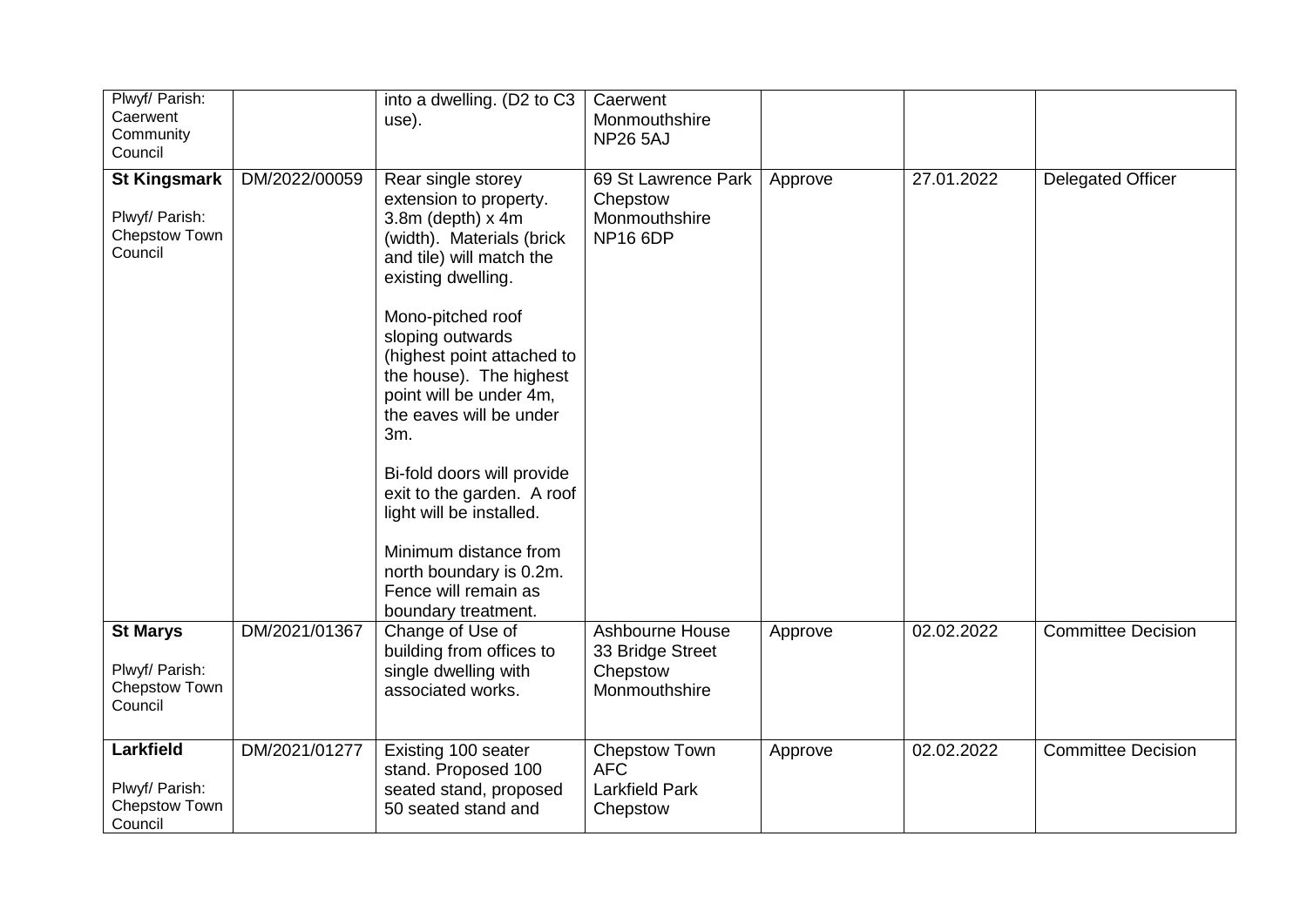|                                                                             |               | extension to car park.                                                                                                                             | <b>NP16 5PR</b>                                                                                                                  |         |            |                          |
|-----------------------------------------------------------------------------|---------------|----------------------------------------------------------------------------------------------------------------------------------------------------|----------------------------------------------------------------------------------------------------------------------------------|---------|------------|--------------------------|
| <b>Thornwell</b><br>Plwyf/ Parish:<br>Chepstow Town<br>Council              | DM/2021/02013 | Change of use to B1<br>(office/light industrial)<br>use, completion of<br>mezzanine, external<br>alterations and<br>amendments to the car<br>park. | <b>Unit 6-9</b><br><b>Beaufort Park</b><br><b>Beaufort Park Way</b><br>Thornwell<br>Chepstow<br>Monmouthshire<br><b>NP16 5UH</b> | Approve | 01.02.2022 | <b>Delegated Officer</b> |
| <b>West End</b><br>Plwyf/ Parish:<br><b>Caldicot Town</b><br>Council        | DM/2021/01803 | Window and door<br>replacements.                                                                                                                   | <b>Cwrt Severn</b><br>Caldicot<br>Monmouthshire<br><b>NP26 4JZ</b>                                                               | Approve | 28.01.2022 | <b>Delegated Officer</b> |
| <b>Severn</b><br>Plwyf/ Parish:<br><b>Caldicot Town</b><br>Council          | DM/2021/01918 | Single storey rear<br>extension.                                                                                                                   | 104 Mill Lane<br>Caldicot<br>Monmouthshire<br><b>NP26 5DD</b>                                                                    | Approve | 01.02.2022 | <b>Delegated Officer</b> |
| <b>Portskewett</b><br>Plwyf/ Parish:<br>Portskewett<br>Community<br>Council | DM/2021/01783 | Single storey extension<br>and alterations to rear of<br>the premises.                                                                             | 18 Treetops<br>Portskewett<br>Caldicot<br>Monmouthshire<br><b>NP26 5SQ</b>                                                       | Approve | 27.01.2022 | <b>Delegated Officer</b> |
| <b>Castle</b><br>Plwyf/ Parish:<br>Abergavenny<br><b>Town Council</b>       | DM/2021/01814 | Adding a pitched roof to<br>a existing roof adjoining<br>our main house.                                                                           | 3 Plas Derwen<br>Gardens<br>The Courtyard<br>Abergavenny<br>Monmouthshire<br>NP7 9SZ                                             | Approve | 27.01.2022 | <b>Delegated Officer</b> |
| <b>Castle</b><br>Plwyf/ Parish:<br>Abergavenny                              | DM/2021/02026 | Non material amendment<br>to planning application<br>DM/2019/02022 (Change<br>of roof                                                              | 15 Fosterville<br>Crescent<br>Abergavenny<br>Monmouthshire                                                                       | Approve | 31.01.2022 | <b>Delegated Officer</b> |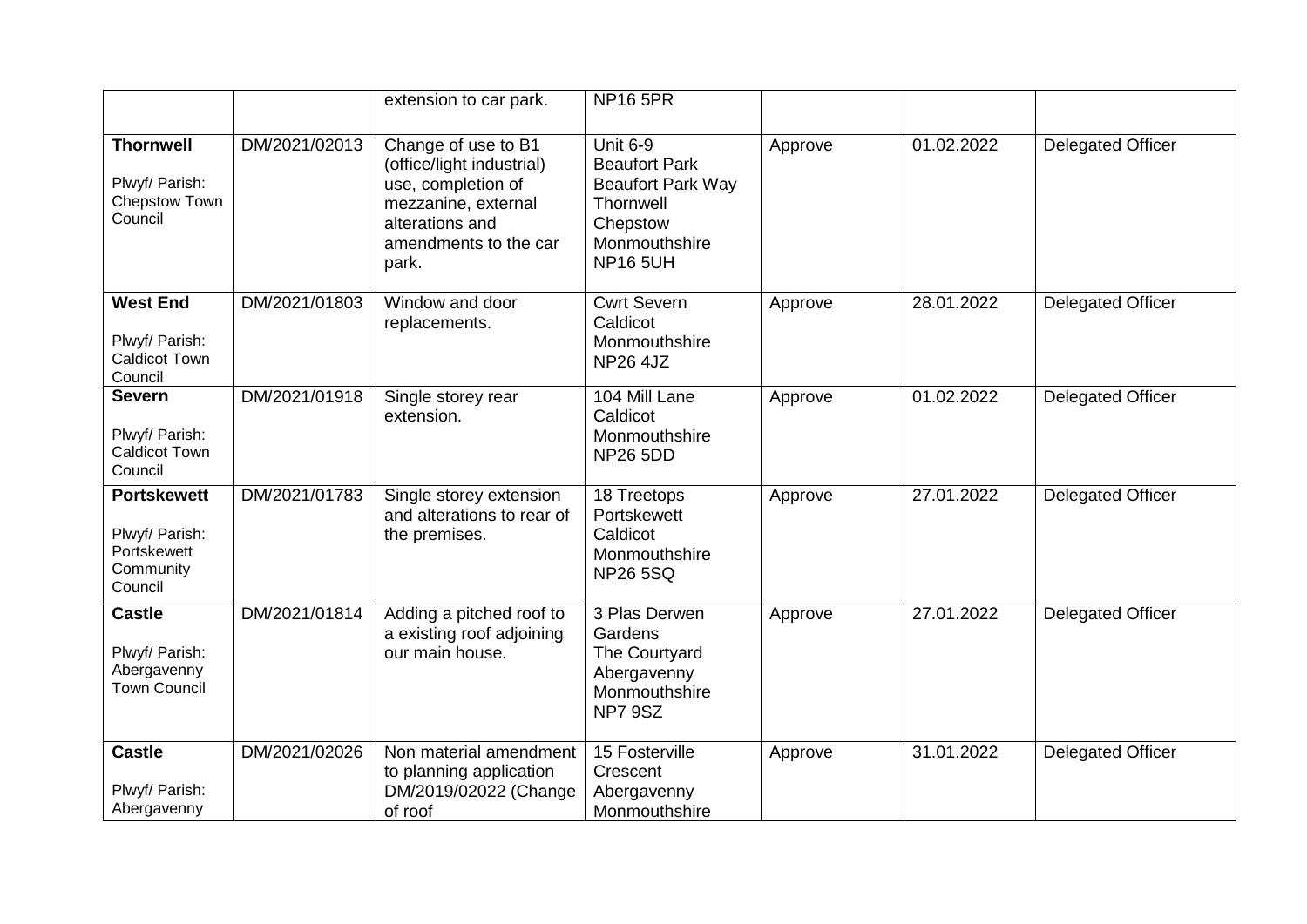| <b>Town Council</b>                                                                        |               | material.)(Remove<br>wooden cladding and<br>have the same render on<br>the whole house)                                 | NP7 5HG                                                                                                     |         |            |                          |
|--------------------------------------------------------------------------------------------|---------------|-------------------------------------------------------------------------------------------------------------------------|-------------------------------------------------------------------------------------------------------------|---------|------------|--------------------------|
| <b>Devauden</b><br>Plwyf/ Parish:<br>Devauden<br>Community<br>Council                      | DM/2021/01635 | Detached three bay<br>Garage with Home Office<br>above.                                                                 | Little Owl Barn<br>Kilgwrrwg Road<br>Killgwrrwg<br>Devauden<br>Chepstow<br>Monmouthshire<br><b>NP16 6PN</b> | Approve | 01.02.2022 | <b>Delegated Officer</b> |
| <b>Devauden</b><br>Plwyf/ Parish:<br>Devauden<br>Community<br>Council                      | DM/2021/01680 | Installation of new<br>window in west<br>elevation, to serve<br>existing kitchen.                                       | Foxes Barn<br>Great House To<br><b>Cobblers Plain</b><br>Devauden<br>Chepstow<br>Monmouthshire<br>NP16 6NW  | Approve | 27.01.2022 | <b>Delegated Officer</b> |
| <b>Dixton With</b><br><b>Osbaston</b><br>Plwyf/ Parish:<br>Monmouth<br><b>Town Council</b> | DM/2022/00127 | Discharge of condition 4<br>(Level 1 Building Record)<br>for planning decision<br>DM/2021/01565.                        | 15 St James' Street<br>Monmouth<br>Monmouthshire<br><b>NP25 3DL</b>                                         | Approve | 02.02.2022 | <b>Delegated Officer</b> |
| <b>Drybridge</b><br>Plwyf/ Parish:<br>Monmouth<br><b>Town Council</b>                      | DM/2021/01142 | Side extension at first<br>floor levels.                                                                                | 20 Rockfield Road<br>Monmouth<br>Monmouthshire<br><b>NP25 5BA</b>                                           | Approve | 27.01.2022 | <b>Delegated Officer</b> |
| <b>Drybridge</b><br>Plwyf/ Parish:<br>Monmouth<br><b>Town Council</b>                      | DM/2021/01542 | LBC - Canopy/cover over<br>existing first floor rear<br>restaurant area. (See<br>concurrent planning<br>DM/2021/01541). | 100 Monnow Street<br>Monmouth<br>Monmouthshire<br><b>NP25 3EQ</b>                                           | Refuse  | 27.01.2022 | <b>Delegated Officer</b> |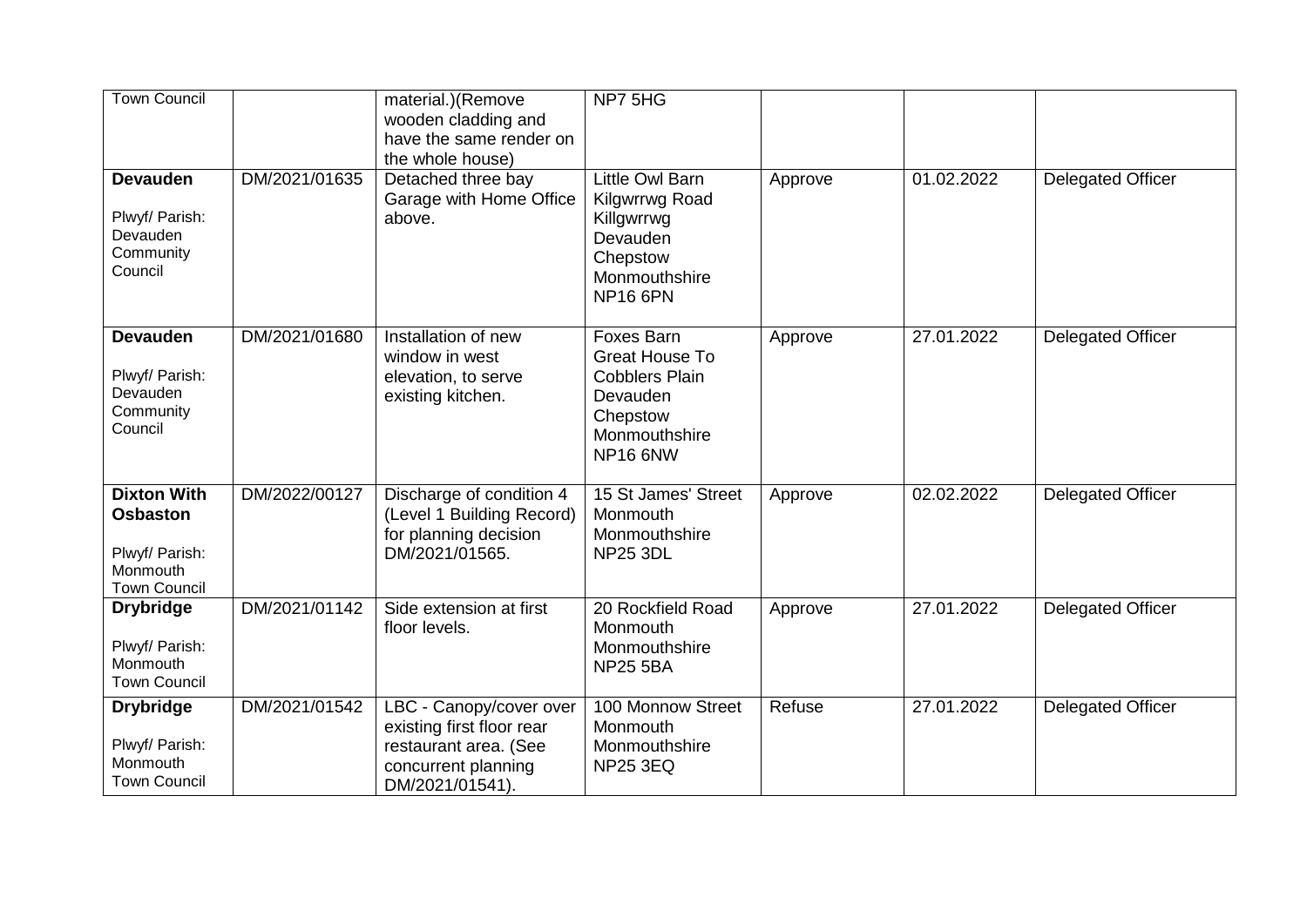| <b>Grofield</b><br>Plwyf/ Parish:<br>Abergavenny<br><b>Town Council</b>         | DM/2021/01699 | Variation of condition no.<br>2 (the development shall<br>be carried out in<br>accordance with the list<br>of approved plans) of<br>planning consent<br>DM/2020/01231.                                                                                                                                                                                                                                                                                             | 20 Brecon Road<br>Abergavenny<br>NP75UG                                    | Approve | 27.01.2022 | <b>Delegated Officer</b> |
|---------------------------------------------------------------------------------|---------------|--------------------------------------------------------------------------------------------------------------------------------------------------------------------------------------------------------------------------------------------------------------------------------------------------------------------------------------------------------------------------------------------------------------------------------------------------------------------|----------------------------------------------------------------------------|---------|------------|--------------------------|
| <b>Grofield</b><br>Plwyf/ Parish:<br>Abergavenny<br><b>Town Council</b>         | DM/2021/01906 | Removal of existing flat-<br>roof extension to rear<br>elevation, and removal of<br>existing pre-cast panels<br>which forms the majority<br>of the existing facade (to<br>be upgraded to block<br>and render finish).<br><b>Extensions to principal</b><br>elevation to provide<br>additional bedroom and<br>en suite, and open-plan<br>living space to rear.<br><b>Extension to connect</b><br>existing dwelling and<br>existing garage across<br>east elevation. | 30 Hatherleigh Road<br>Abergavenny<br>Monmouthshire<br>NP777RG             | Approve | 27.01.2022 | <b>Delegated Officer</b> |
| <b>Mill</b><br>Plwyf/ Parish:<br>Magor With<br>Undy<br>Community<br>Council     | DM/2021/01861 | Two storey side<br>extension with single<br>storey rear extension<br>and front porch.                                                                                                                                                                                                                                                                                                                                                                              | 47 Millfield Park<br>Undy<br>Caldicot<br>Monmouthshire<br><b>NP26 3LF</b>  | Approve | 27.01.2022 | <b>Delegated Officer</b> |
| <b>The Elms</b><br>Plwyf/ Parish:<br>Magor With<br>Undy<br>Community<br>Council | DM/2021/01846 | Proposed loft conversion<br>with new dormer<br>extension, together with<br>single storey extension<br>to garage.                                                                                                                                                                                                                                                                                                                                                   | 4 Broadlands Court<br>Undy<br>Caldicot<br>Monmouthshire<br><b>NP26 3FA</b> | Approve | 01.02.2022 | Delegated Officer        |